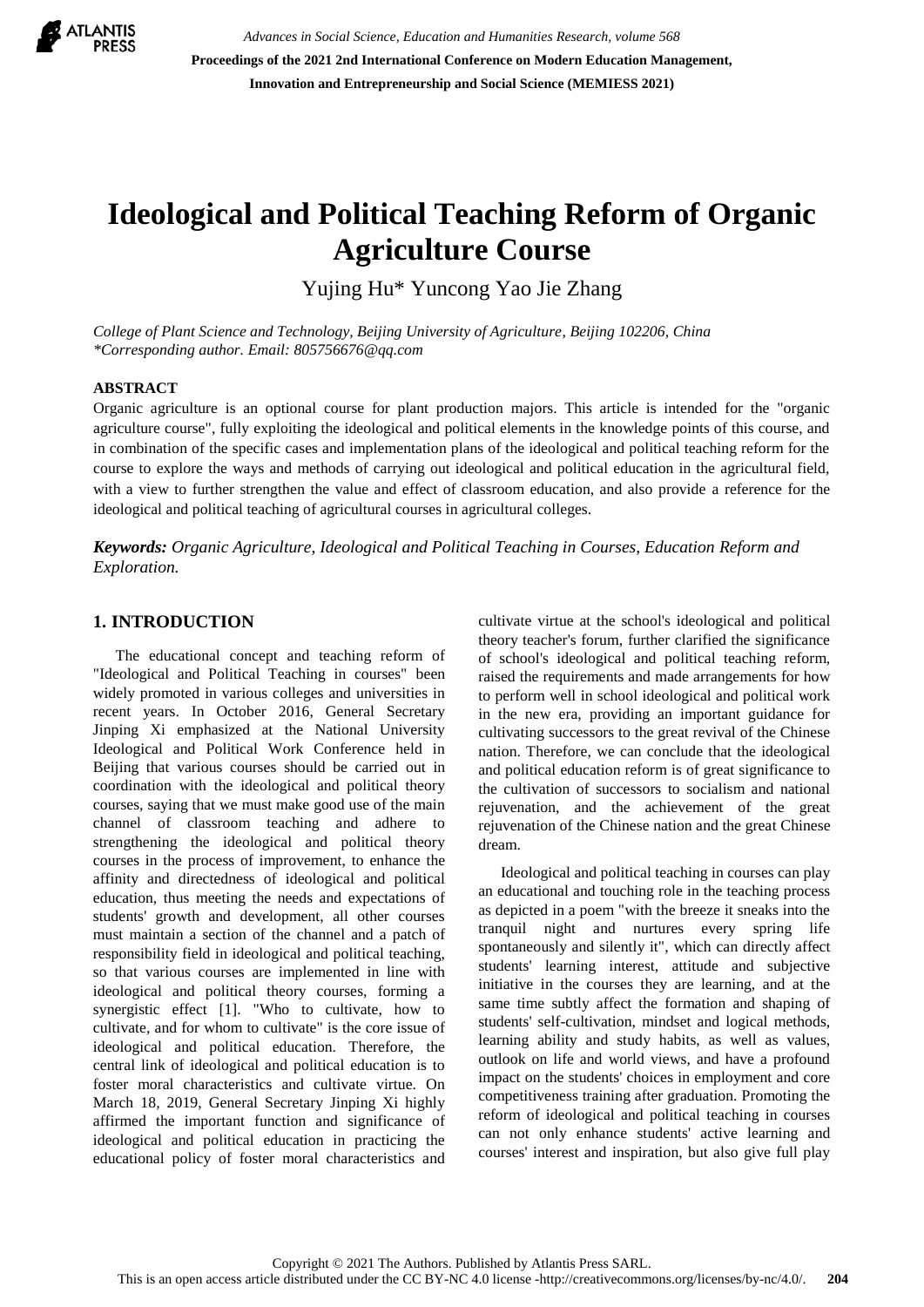to the educating role of professional courses, and promote the coordination, integration, and mutual development of ideological and political teaching in courses and ideological and political courses [2]. By fully exploiting the ideological and political elements in the curriculum knowledge system, using curriculum knowledge as the carrier and link, the two teachings are ingeniously integrated to finally achieve the training goal of "transmitting knowledge, cultivating ability and guiding development", and the teaching and educating effect on students to cultivate good morals and correct values, which not only implements the national guidelines for three-all education, but also better reflects and exerts the professional courses' characteristics and function in educating people [3]. In the following, the author takes the "University Organic Agriculture Course" as an example to analyze and discuss the necessity, importance, method, and implementing path of the ideological and political teaching reform.

# **2. ANALYSIS ON THE NECESSITY OF INCORPORATING IDEOLOGICAL AND POLITICAL EDUCATION INTO THE COURSE OF ORGANIC AGRICULTURE**

Organic agriculture is an important agricultural production method that has developed in recent years, as well as an important direction and trend of agricultural development in the future. With people's growing concern about the quality and safety of agricultural products, organic agriculture has been given more and more attention. Under the background that the country advocates the development of green ecological agriculture and vigorously supports the development of organic agriculture, organic agriculture closely follows the needs of agricultural development and organically integrates with the sustainable development strategy of agriculture. Based on this, we can flexibly adopt various forms in the teaching process, such as comparing the development gap of organic agriculture at home and abroad, giving examples of successful cases in other countries, or combining social hot-spot issues, etc., using narration, research, and discussion methods to incorporate ideological and political elements into teaching, enhance the attractiveness of the course, improve the effectiveness of classroom teaching and classroom education.

## **3. ANALYSIS ON THE IMPORTANCE OF INCORPORATING IDEOLOGICAL AND POLITICAL EDUCATION INTO THE COURSE OF ORGANIC AGRICULTURE**

In 2014 Teacher's Day, General Secretary Jinping Xi made a definition of "good teacher" with the standard of "Four Haves", that is, to have ideals and beliefs, moral sentiments, solid knowledge, and a benevolent heart. On Teacher's Day in 2016, General Secretary Jinping Xi put forward new requirements of "four guides" to teachers, requiring them to be guides for students to temper their characters, learn knowledge, think innovatively, and contribute to the motherland. The way to become a "Four Good Teachers" and "Four Guides" requires contemporary young teachers not only to have the learning ability of solid theoretical knowledge, behavioral demonstration ability to lead students to contribute to the motherland and establish the ideals and beliefs to fight for socialism, but also to have the ability to guide students in continuously absorbing knowledge, shaping noble characters and correct values, establishing lofty ideals and beliefs and goals, and better realizing the value of life. the educational concept and teaching reform of " Ideological and Political Teaching in courses" To become a competent, qualified and excellent university teacher, in addition to continuously improving one's own professional ability and scientific research literacy, strengthening one's own teacher ethics, one also need to inspire students to learn and seek true knowledge from practice, discover scientific problems in practice, solve practical problems in production, maintain a heart of curiosity, seeking knowledge, seeking truth, and answering unsolved questions, establish a foundation with theory, keep practicing, keep moving forward, and keep growing. By guiding students to understand the problems and challenges facing my country's agricultural development in the learning process, students' enthusiasm and determination will be greatly promoted to contribute their youth to the development of agriculture, the prosperity of the motherland, through their professional advantages [4].

The students at agricultural colleges and universities generally have a low sense of identity with the majors they are learning and their choices of future employment. Organic agriculture course contains a wealth of ideological and political elements. The ideological and political elements in the course are exploited from multiple angles, which can serve as an opportunity to direct students to paying attention to the problems of agriculture, rural areas and rural areas, understanding the history and trends of agricultural development, which has great significance to cultivating students' patriotism for home and country, enhancing professional self-confidence and professionalism.

## **4. EXPLORATION ON THE REFORM OF IDEOLOGICAL AND POLITICAL TEACHING IN ORGANIC AGRICULTURE COURSE**

Organic Agriculture is a course that combines theory and application closely, mainly introduces the development history of organic agriculture, the principles of organic agriculture, organic agricultural production systems, key soil management, fertilizer management, rotation and intercropping, and plant body protection, integrated pest management, etc. in the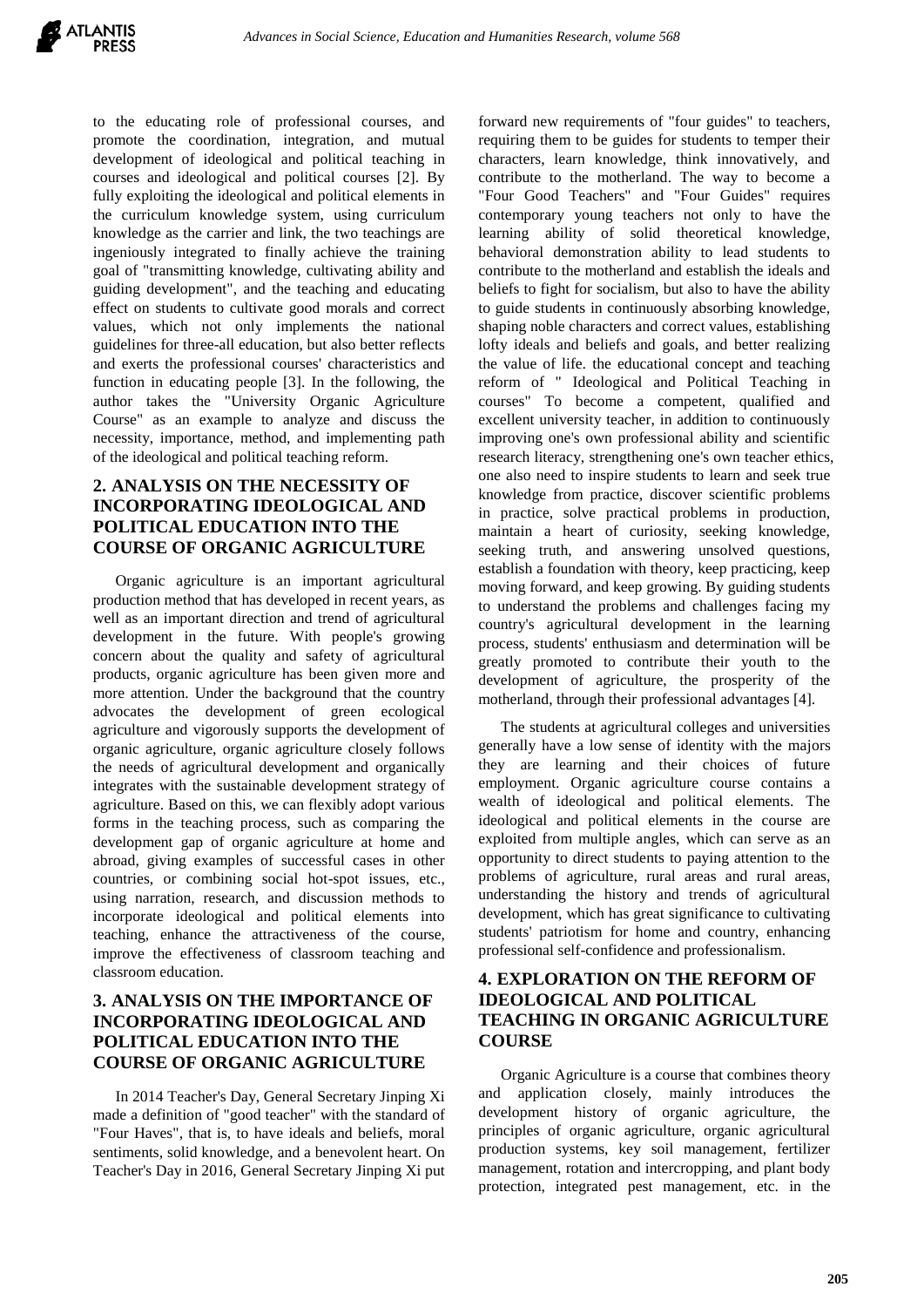

production of organic agricultural products, organic farm management and certification, and the commercialization of organic agricultural products. Organic agriculture refers to a king of agriculture that does not resort to synthetic fertilizers, pesticides, growth regulators and livestock feed additives, but applies organic fertilizers to meet the nutritional needs of crops, or employs organic livestock to meet the nutritional needs of poultry. Organic agriculture is an organism of ecological economy that interconnects and interweaves the social economic process and the natural ecological process. In such a mixed system, a key issue to be solved in the development of agricultural production is how to coordinate the relationship between economy and ecology to ensure the sustainable and stable development of organic agriculture.

Organic agriculture courses contain rich ideological and political elements. Fully exploiting the ideological and political elements in organic agriculture courses can significantly improve the teaching effect. The group discussion and group topic narration in classrooms can not only activate the classroom atmosphere, attract students' attention, and enhance students' ability to cooperate and communicate in groups, but also effectively mobilize the subjective initiative of students in learning, cultivate students' ability to actively acquire and integrate information, and build up students' strength of self-learning and expressive language. In light of the background characteristics of the close integration of this course with agricultural development, the reform of ideological and political teaching in courses can be implemented by using such teaching methods as "case teaching", "discussion on a topic", "student group investigation", "questionnaire ". These teaching activities enable students to understand the development, current situation and trend of organic agriculture in the world and China. By discussing the hot-spot issue of food safety and agricultural product safety, students also realize the advantages and historical inevitability of the development of organic agriculture, and enhance their understanding of the nature of organic agriculture, thus making them focused on the Three Rural Issues, aware of the important value of developing organic agriculture to promote rural revitalization, and establish the awareness and sense of responsibility for protecting the environment and ecological balance.

## **5. THE SPECIFIC PATH OF COMBINING ORGANIC AGRICULTURE COURSE WITH IDEOLOGICAL AND POLITICAL EDUCATION**

## *5.1. Take the Agricultural Product Safety as the Starting Point to Incorporate the Content of the Two Courses*

By introducing the growing social issues of agricultural product safety and food safety, teachers can make students more concerned about agricultural issues to improve their awareness and sense of responsibility for protecting the environment and ecology. At the same time, teachers introduce the significance of organic agriculture in addressing food safety. It can cultivate students' feelings of love and appreciation for agriculture, and enhance students' sense of mission to contribute to the future development of organic agriculture and smart agriculture and realize their own value in life through the professional knowledge and skills they have learned.

In the teaching process, students can be divided into groups to talk about their attitudes and views on the existing issues of food and agricultural product safety, thus strengthening students' attention and concern for agricultural products and food safety. Teachers illustrate the fact by presenting examples that modern conventional agriculture is increasing output and productivity through the large-scale use of chemical fertilizers, pesticides, hormones, and other chemical products, which causes the decrease in land production capacity and self-regulation ability, and the damage to eco-system. With the environmental and food safety issues growing, people become not confident in food safety, which is contrary to the people's growing yearning and pursuit for a better life. This will enable students to realize the importance of the ecological environment, improve their awareness of ecological protection, cultivate their love and appreciation of agriculture, and establish the concept of protecting the ecological environment and balance, and realizing sustainable agricultural development.

## *5.2. Guide Students to Paying Attention to the Three Rural Issues, and Cultivate the Feelings of Family and Country*

With rural revitalization as the starting point and broadcasting the lecture video of educational significance (by Jianzeng He, The Road to Rural Rejuvenation of Organic Agriculture in the Whole Region), teachers put forward a question of whether the revitalization of rural areas can rely on organic agriculture. In this way, a sustainable rural development model based on organic agriculture will be established, focusing on the county and starting from the village,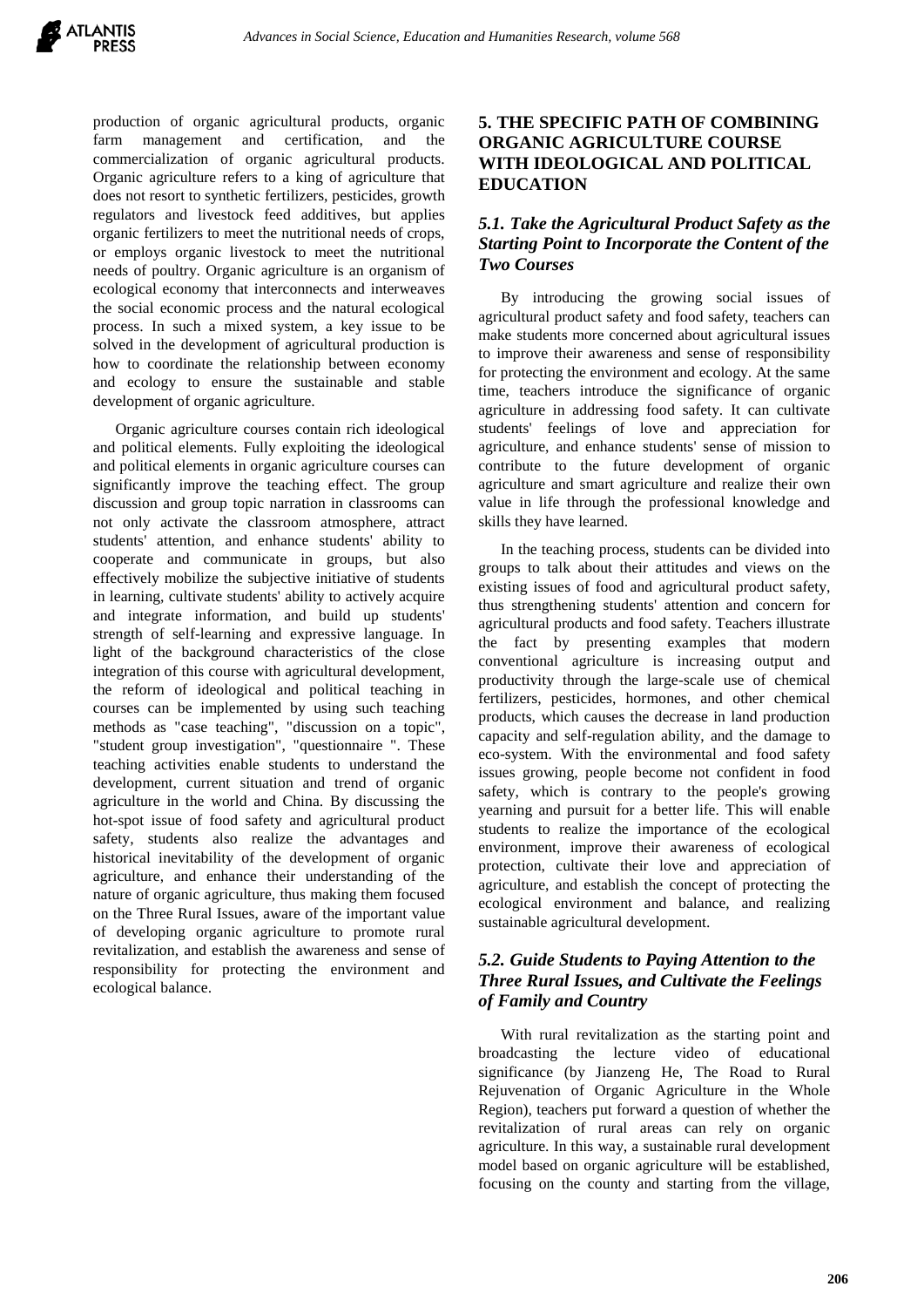establishing an ecological village and returning to a humanistic society. Discussion is performed in groups with a given topic as follows for example: Can you talk about your understanding of rural revitalization, and your views on how to achieve rural revitalization and narrow the gap between urban and rural development? What is the direction and way out of the development of agriculture? Through organizing students to conduct discussions on the topic of organic agriculture and rural revitalization, students are encouraged to pay attention to the Three Rural Issues, and realize that rural revitalization contains rich meaning in itself and significance for promoting rural ecological civilization construction and narrowing the gap between urban and rural development, and the core of rural revitalization is talents, education, and the balanced distribution of resources, only which are solved can rural areas retain and attract talents from urban areas. It also enables students to further understand the connection and profound connotation between the development of organic agriculture and the realization of rural revitalization. At the same time, it cultivates students' feelings of love and appreciation of agriculture, and strengthens students' sense of mission to contribute their own strength to agricultural development and realize their own values of life through the professional knowledge and skills they have learned. Secondly, while making students focused on the Three Rural Issues and rural revitalization, they will also be having a deeper understanding of the social value and ecological function of organic agriculture, as well as the profound connection between the development of organic agriculture and rural revitalization.

## *5.3. Attach Importance to Case-based Teaching and Enhance Learning Interests*

When teachers explain the ecological principles of organic agriculture---the principles of energy flow and material circulation, they can start with the three important entities in the organic agricultural ecosystem: producers, consumers, and decomposers, and guide students to realize that only when the three entities serve to the functions in a coordinated manner can the ecosystem maintain long-term stability and balance. This resembles the roles played by people in society, each performing their own duties, constituting the integral part, and holding their unique value to make their own contribution to promoting the development of society. Based on such explanation, an extension can be created to people's tasks, division of labor, functions, and values manifested both at home and at work. Only when everyone gives full play to their advantages and realizes their self-worth, can the country and society be able to achieve long-term governance, and healthy, harmonious, stable, and balanced development. At the same time, students are taught to cooperate and coordinate with each other in study and work in order to complete tasks more effectively and efficiently.

In the practice of organic agriculture, planting and breeding is generally combined together, which not only saves manpower and reduces pollution, but also promotes the recycling and maximum utilization of resources. For example, the straw and crop litter generated by the planting industry can be collected and made into compost, the animal waste generated in the breeding industry can be used for fermentation to produce biogas, and the biogas residue can also be used as crop fertilizer. These examples are taken in teaching to guide students in understanding the benefits from consistently implementing garbage classification in our daily life, reducing pollution and reducing waste while promoting the recycling of resources, cultivating students' diligence and frugality, and care for the environment, such as putting into practice the no leftover initiative and garbage sorting consciously. At the same time, teachers should inspire students to further understand the core idea of the organic agricultural production method is to follow the laws of nature and ecological principles, coordinate the balance of planting and breeding, and learn that organic agriculture achieves sustainable development through the maximum utilization of resources and environment.

When giving lectures on pest management in organic agriculture, in the teaching process, teachers can take biological control-natural enemy insect-ladybug control technology as an example, showing related videos while explaining, and discussing in groups. Students are encouraged to think that in daily life, study and work, the factors that determine the development of things are classified into external and internal factors whose mutual interaction and influence direct the development of things. The internal cause plays a fundamental and decisive role. A goal can be achieved by creating favorable factors and conditions while reducing the influence and interference of unfavorable factors. Meanwhile, guide students in thinking and conclude the summary: In the process of pest management in organic agricultural production, the establishment of environmental conditions that are not conducive to pests and proliferation of natural enemies is the core and fundamental starting point for pest control in organic production.

# *5.4. Carry out a Theme Speech Contest to Enhance the Cultivation of Self-learning Ability*

When studying the history, current situation and trends of organic agriculture development at home and abroad, a speech contest is organized in groups with the preparation through searching for materials and information after class, preparing PPT, collecting cases from different provinces of the country or various other